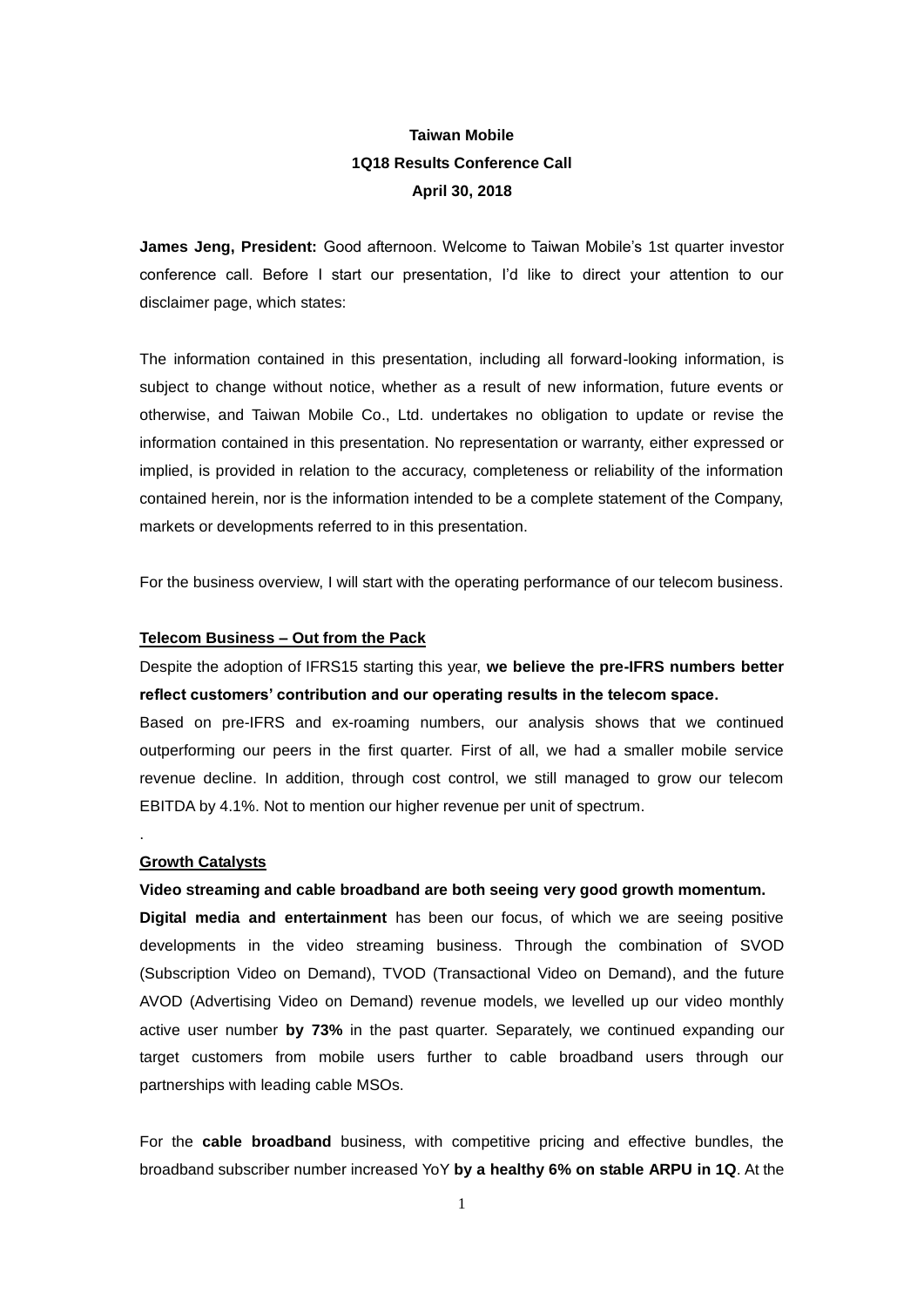end of 1Q, **38% of cable TV customers also subscribed the broadband service**, suggesting growth potential going forward. By selling more bundling services to the same household to increase ARPU, our total cable revenue was able to stay resilient. The expanding cable broadband subscriber base provides new potential subscribers to our video streaming service.

### **momo E-commerce – Crown Jewel**

**For momo, t**he company had a great quarter in 1Q. momo recorded **a 34% YoY increase in total revenue**, benefiting from the strong growth in e-commerce, in particular the **mobile platform revenue increased 71% YoY.** This together with the profitability recovery in the TV home shopping business resulted in **a 37% YoY growth in EBITDA** in the quarter.

momo has several new initiatives including:

1) **Strengthening logistics** by setting up satellite warehouses closer to city centers in order to test deliveries of less than 4 hours; momo also added the post office as a new logistics partner who delivers later into the evenings than most private third party logistics companies;

2) **Adding new brand merchants** such as MUJI and;

3) Further expanding the **on-line to off-line convergence service** through alliances with certified used-car dealerships.

Let me turn the presentation over to Rosie for the financial overview section.

# **Performance by Business**

#### **Rosie Yu, CFO & Spokesperson:**

Firstly, the recurring numbers excluding the domestic roaming business better reflect our performance in 1Q. In 1Q, our consolidated EBITDA grew 1% YoY, of which core telecom EBITDA stayed resilient YoY while momo's EBITDA surged 37% YoY. **Under the basis of pre-IFRS 15**, our core telecom EBITDA continued its growth by rising 4.1% YoY.

# **Results Summary**

In 1Q, **total revenue beat our forecast on the back of momo's higher-than-expected ecommerce revenue**. As such, its related cost & expense also exceeded guidance. That said, lower-than-expected handset subsidies and dealer commissions partially offset the aforementioned opex. As a result, operating income came in 11% higher than our guidance.

In a nutshell, in 1Q, **we surpassed our EPS guidance by 8%**.

### **Balance Sheet Analysis**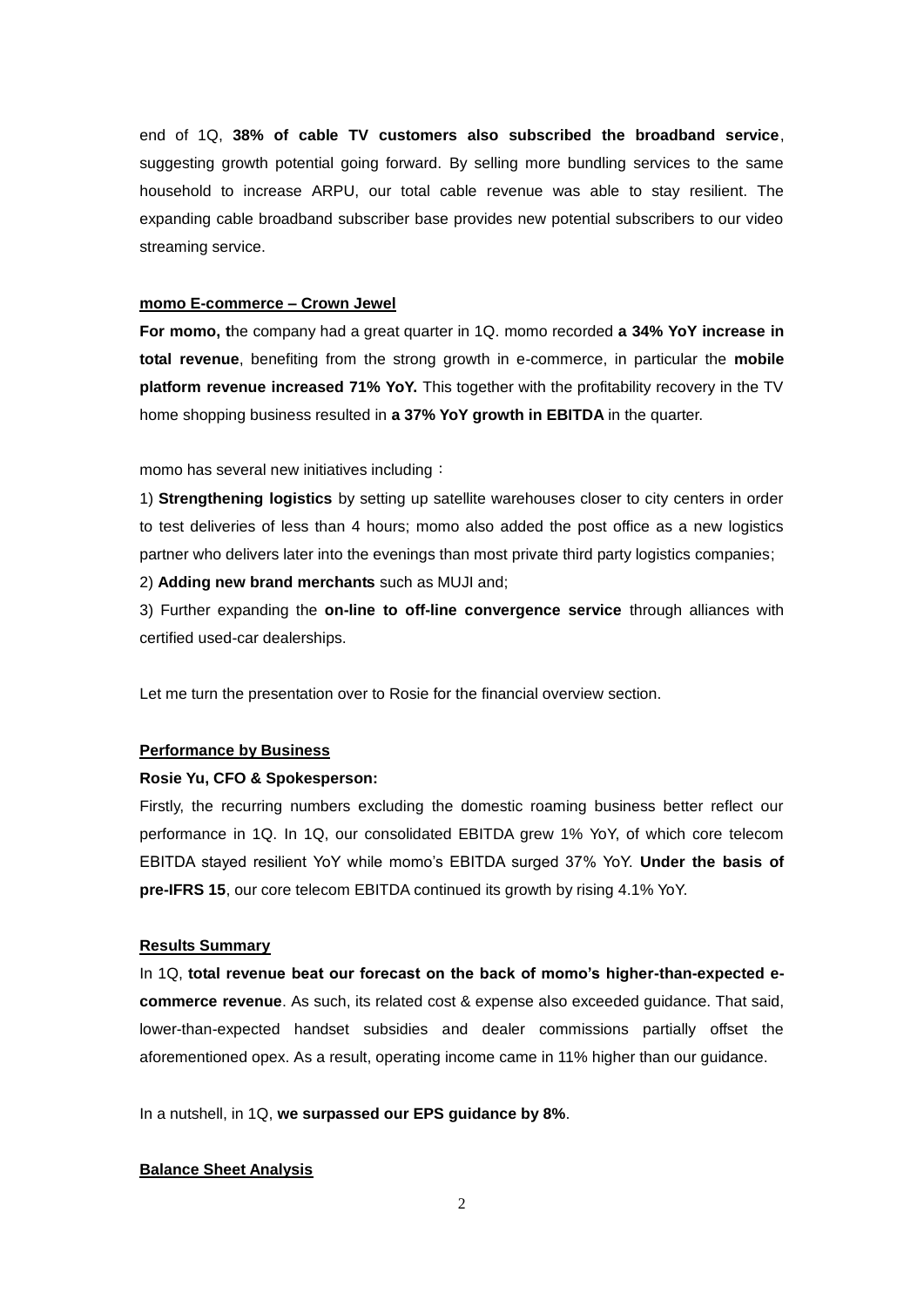Now let's move on to balance sheet analysis. On the **asset front**, the major YoY change seen in 1Q was the increase in concession, resulting from the NT\$8.6bn addition of spectrum on the 2.1GHz frequency band.

On the **liability front**, we increased our S-T borrowings to finance the new spectrum we bought in 4Q17. In addition, NT\$7.4bn worth of corporate bonds have to be repaid within one year. As such, we had higher short-term portion of long-term debt at the end of 1Q, compared to a year ago.

For the two key financial ratios: **Net debt to EBITDA** in 1Q18 was still at a healthy level of 1.4x while **ROE** stood at above 20%.

### **Cash Flow Analysis**

**1Q operating cash inflow rose 6%**, compared to a year ago. **Investing cash outflow increased YoY** mainly due to an increase in capex, while part of the 4G and momo logistic center capex payments were deferred from last year to 1Q18. That said, we still stick to our guidance and expect consolidated capex for full year 2018 to trend down by 11%.

**On the financing front**, we had a cash outflow resulting from debt repayments and interest expenses. **For 1Q, FCF reached NT\$5.2bn, translating into an annualized FCF yield of 6.9%.**

Let me turn the presentation over to James for event updates.

## **Event Updates**

**James:** This page shows our event updates.

Last Friday, TWM's board approved a proposal to distribute a cash dividend of **NT\$5.6 per share** out of the 2017 earnings, pending AGM's approval. This demonstrates our commitment to maintaining a stable dividend policy.

In addition, on April 20, 2018, TWM successfully completed the issuance of **its 5th unsecured corporate straight bonds** with **a total amount of NT\$15bn**, which consist of NT\$6bn for the 5-year bond (with a fixed annual rate of 0.848%) and NT\$9bn for the 7-year bond (with a fixed annual rate of 1.00%).

#### **Awards and Recognition**

Next page lists the recognitions we've received in the first quarter of 2018 for your reference.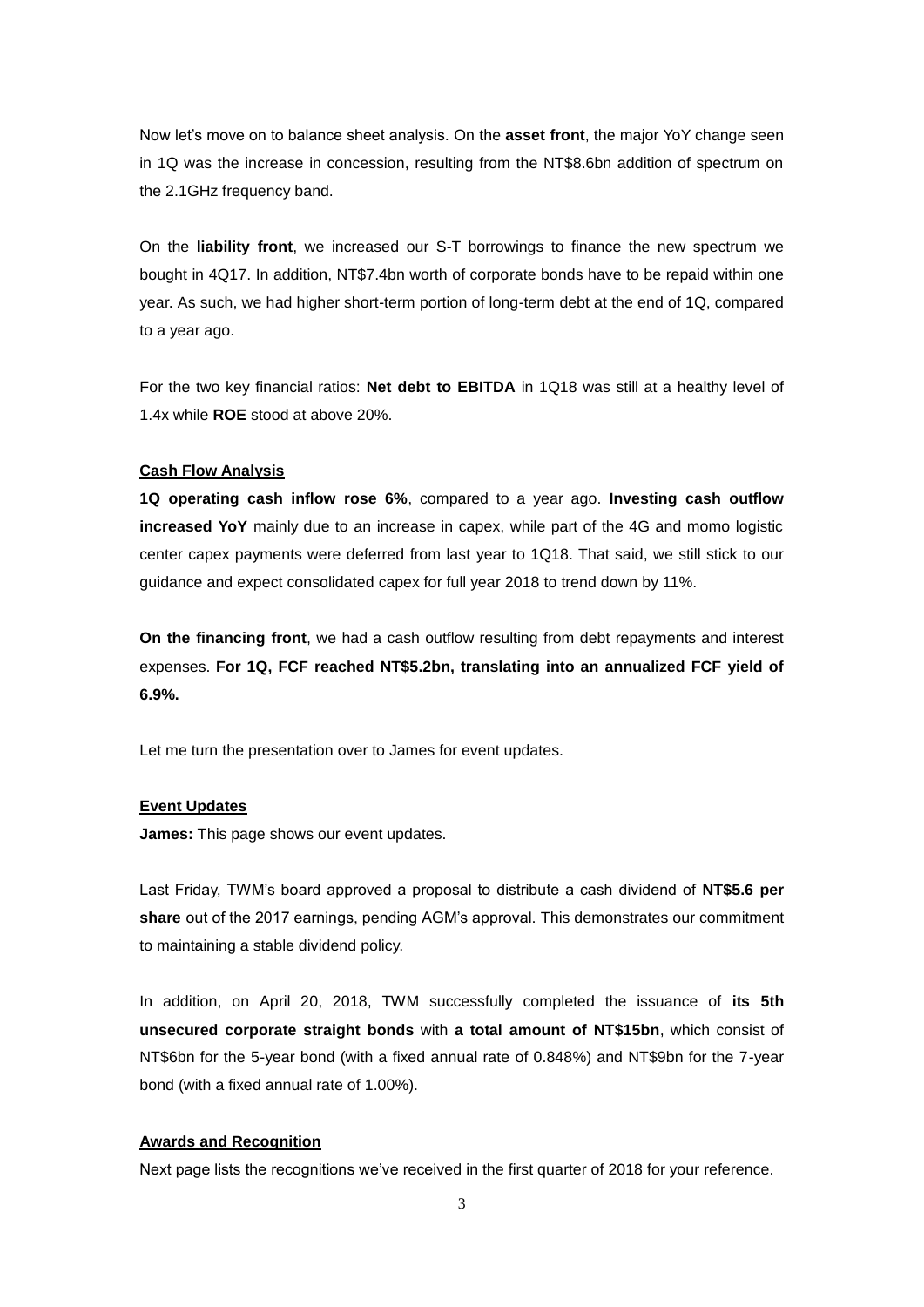### **Key Message**

To wrap up our presentation, this slide summarizes the key message that we would like to deliver:

In order to deliver satisfactory returns to our shareholders, sustaining the stability of free cash flow generations and adding differentiation to strengthen our market foothold remain our main focuses.

Now I would like to open the floor for the Q&A section.

### **Q&A**

**Peter Milliken, Deutsche Bank:** *On the profit trajectory, you mentioned that you were 8% ahead of your EPS forecast, yet your net profit was down 12%. Yet, the full-year guidance was for it to be down 4%, so the 1Q was expected to be extremely bad. So, why was it expected to be so bad compared to the next three quarters?*

**Rosie:** If you compare our numbers to last year, on a year-on-year basis, this year we have several factors that actually affected our 1Q performance. The first one was APT roaming. The second was mobile termination rate cut and the third was the tax rate. In addition, the capitalization of commission ate into our profits. All these factors combined have a total impact of more than NT\$1 billion.

**Peter:** *The first three, the roaming, termination rate and tax rate, I would think that's a full year impact and not disproportionately in the 1Q or am I missing something?*

**Rosie:** Well, it's affecting our performance every day because the APT roaming has been declining. And the amortization of commissions occurs every day as well as the mobile termination rate. And the tax rate is also one of the major issues.

**Peter:** *I noticed the blended CATV ARPU seems to be lower than previously. Has that been restated? And If so, what's the change going on there?*

**Shirley Chiu, Senior Director of Investor Relations:** Yes, the CATV ARPU has been restated to more accurately reflect the contribution from users. Previously it included revenue from channel licensing, which was not generated by customers.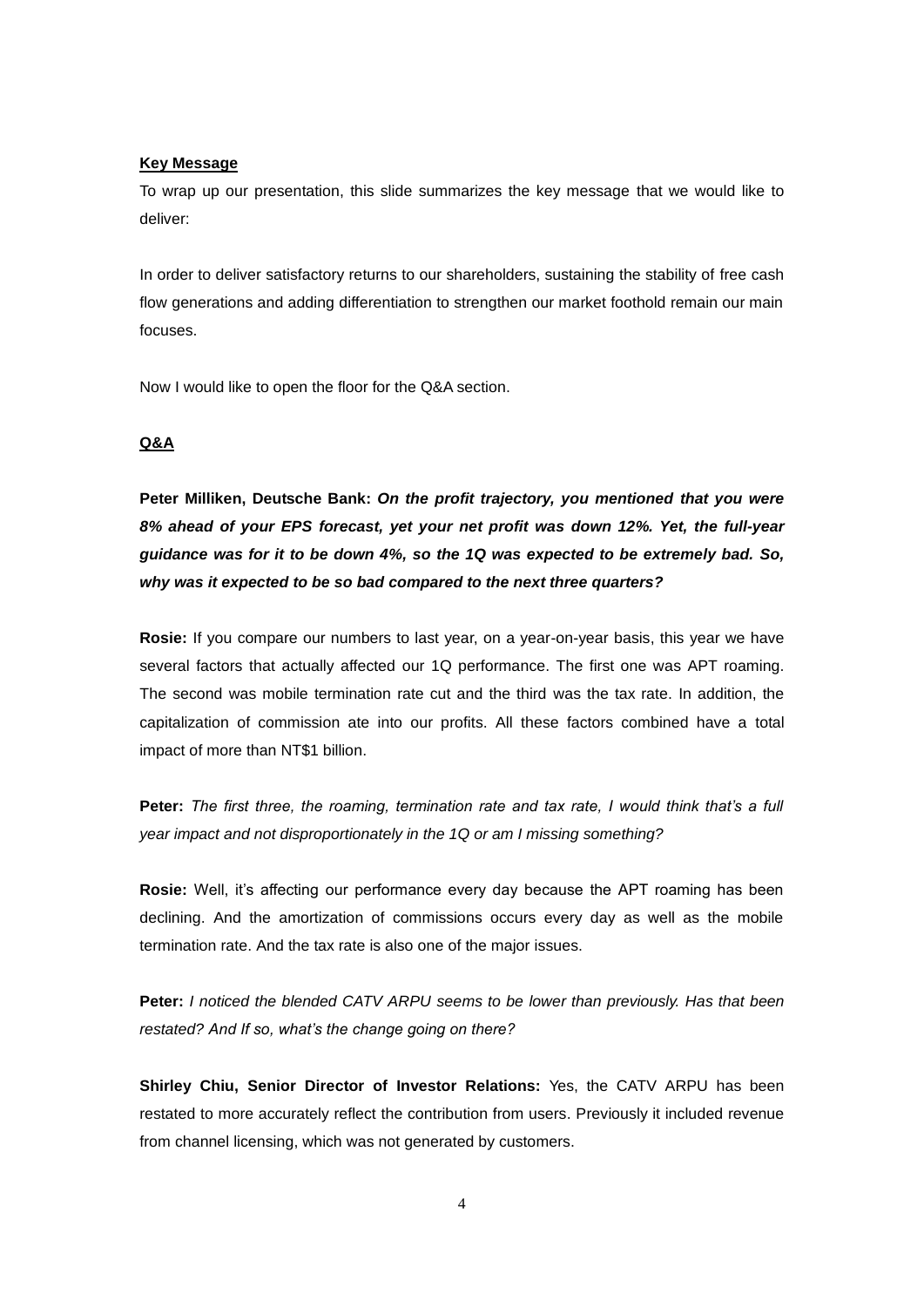**Neale Anderson, HSBC:** *How would you characterize the pricing dynamics in mobile, is it roughly the same or is it deteriorating at all? And related to that, I believe there are comments from the regulators in Taiwan that the current pricing is not sustainable in the medium- to long-term. Does management agree with that?*

**Rosie:** The current competitive dynamics has not changed much for the last two years because CHT is leading the competition, which is hurting everyone in the marketplace.

On the NCC's pricing comments, we, of course, agree with them. If every operator can be more sensible on the pricing, the overall environment would be more healthy.

**Varun Aruja, Credit Suisse:** *CHT during last Friday's conference call commented that it's the competition from you and FET that has led to them launching the NT\$499 plan. So, it's blame game that keeps happening between all three of you. Ultimately, revenue hasn't grown for the last two years. Interestingly, the regulator also came out and said that the pricing is not sustainable. In your view, where is the problem in terms of raising prices? Do you see in the next two years or so revenue in the sector moving up because there is only so much you can do with the cost side to grow EBITDA?*

*The free cash flow yield on a YoY basis is improving, but this hasn't been drafted to go into dividends in the last two years despite the capex coming off. Just wanted to hear what line management is comfortable with to pay dividends.*

**James:** The mobile competition in Taiwan can be divided into two areas, the consumer part and enterprise or government sector part. In the enterprise sector, every operator has the socalled tailor-made tariff for specific customers. Mainly, it's case-by-case because every enterprise customer will ask for a special rate. In return, they will give you a leased line business or some other benefit. The tariff for the enterprise sector varies from company to company. So, everything operates below the line. The new NT\$499 this time, started with CHT, operates above the line, which since it's in the consumer sector affects all sectors, every single subscriber.

I would like to emphasize again in the enterprise sector, the tariff is really a bundled offer. It's not just mobile business; it also includes fixed-line business.

Once again, Taiwan Mobile will stop the NT\$499 tariff today, the end of April. And in May, we will not offer this tariff to the consumer market.